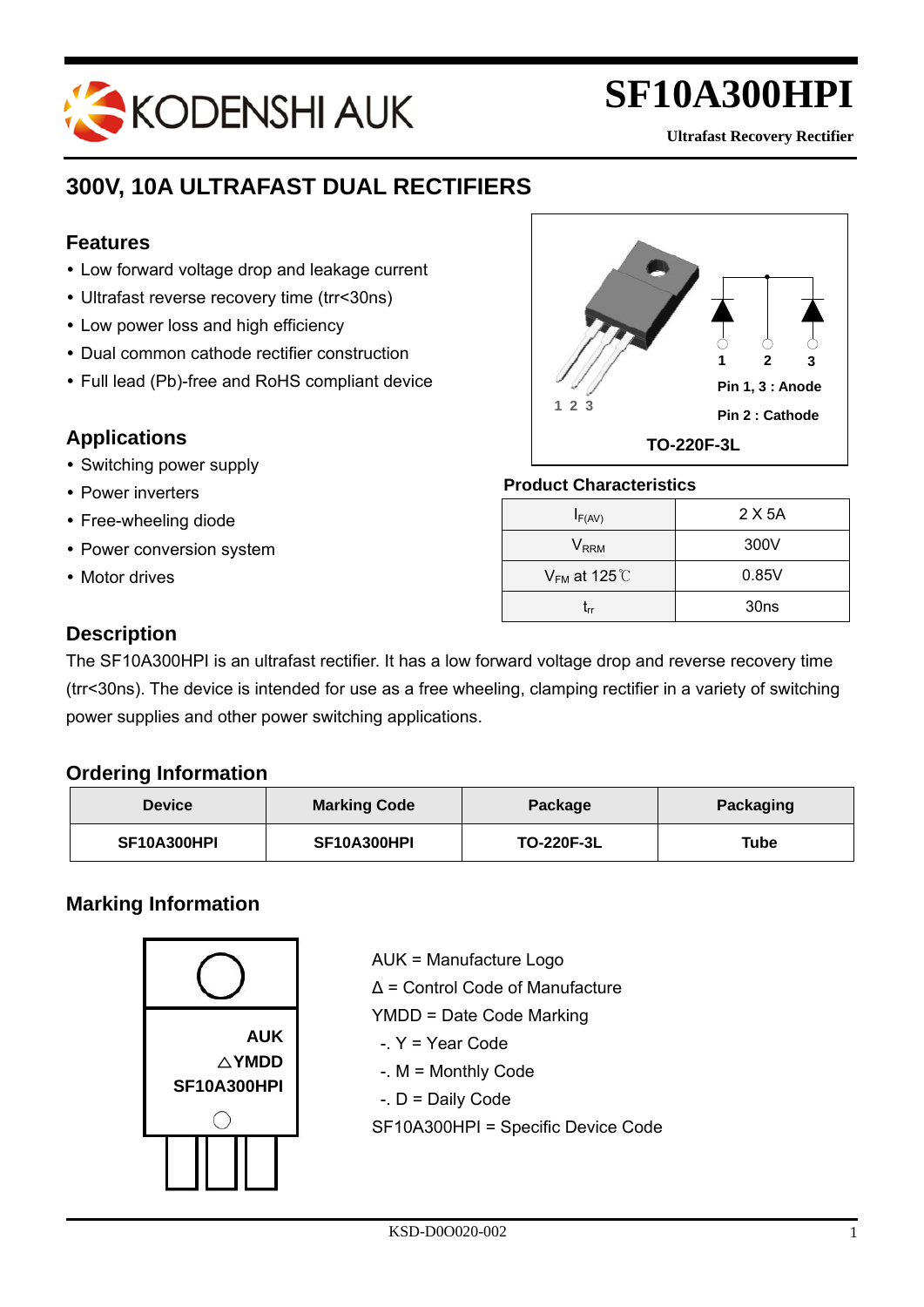### **Absolute Maximum Ratings (Limiting Values)**

| <b>Characteristic</b>                                                                                     |              | <b>Symbol</b>                                   | Value                            | Unit |  |
|-----------------------------------------------------------------------------------------------------------|--------------|-------------------------------------------------|----------------------------------|------|--|
| Maximum repetitive reverse voltage<br>Maximum working peak reverse voltage<br>Maximum DC blocking voltage |              | $V_{RRM}$<br><b>V</b> <sub>RWM</sub><br>$V_{R}$ | 300                              | V    |  |
|                                                                                                           | per diode    |                                                 | 5                                |      |  |
| Maximum average forward rectified current                                                                 | total device | $I_{F(AV)}$                                     | 10                               | A    |  |
| Peak forward surge current 8.3ms single half sine-wave<br>superimposed on rated load per diode            | <b>IFSM</b>  | 100                                             | A                                |      |  |
| Storage temperature range                                                                                 |              | ${\mathsf T}_{\textsf{stg}}$                    | $-45^{\circ}$ to +150 $^{\circ}$ | n    |  |
| Maximum operating junction temperature                                                                    |              | T,                                              | 150                              | ∽    |  |

### **Thermal Characteristics**

| <b>Characteristic</b>                       |              | <b>Symbol</b> | Value | Unit             |  |
|---------------------------------------------|--------------|---------------|-------|------------------|--|
| Maximum thermal resistance junction to case | per diode    |               | 4.5   | $\mathcal{C}$ /W |  |
|                                             | total device | $R_{th(j-c)}$ | 4.0   |                  |  |

### **Electrical Characteristics (Per Diode)**

| <b>Characteristic</b>     | <b>Symbol</b>           | <b>Test Condition</b>         |                      | Min.                     | Typ.                         | Max.                     | Unit |
|---------------------------|-------------------------|-------------------------------|----------------------|--------------------------|------------------------------|--------------------------|------|
| Peak forward voltage drop | $V_{FM}$ <sup>(1)</sup> | $I_{FM}$ = 5A                 | $T_i = 25^{\circ}C$  |                          | $\qquad \qquad \blacksquare$ | 1.30                     | V    |
|                           |                         |                               | $T_i = 125^{\circ}C$ |                          | $\qquad \qquad \blacksquare$ | 0.85                     | V    |
| Reverse leakage current   | $I_{RM}$ <sup>(1)</sup> | $V_R = V_{RRM}$               | $T_i = 25^{\circ}C$  |                          | $\overline{\phantom{a}}$     | 10                       | uA   |
|                           |                         |                               | $T_i = 125$ °C       |                          | $\overline{\phantom{0}}$     | 200                      | uA   |
| Reverse recovery time     | $t_{rr}$                | $I_F = 1A$ , di/dt =-100 A/us |                      | $\overline{\phantom{0}}$ | 30                           | ns                       |      |
| Junction capacitance      | $C_i$                   | $V_R$ = 5 $V_{DC}$ , f=1MHz   |                      |                          | 40                           | $\overline{\phantom{a}}$ | pF   |

**Note :** (1) Pulse test :  $t_P \le 380 \text{ }\mu\text{s}$ , Duty cycle  $\le 2\%$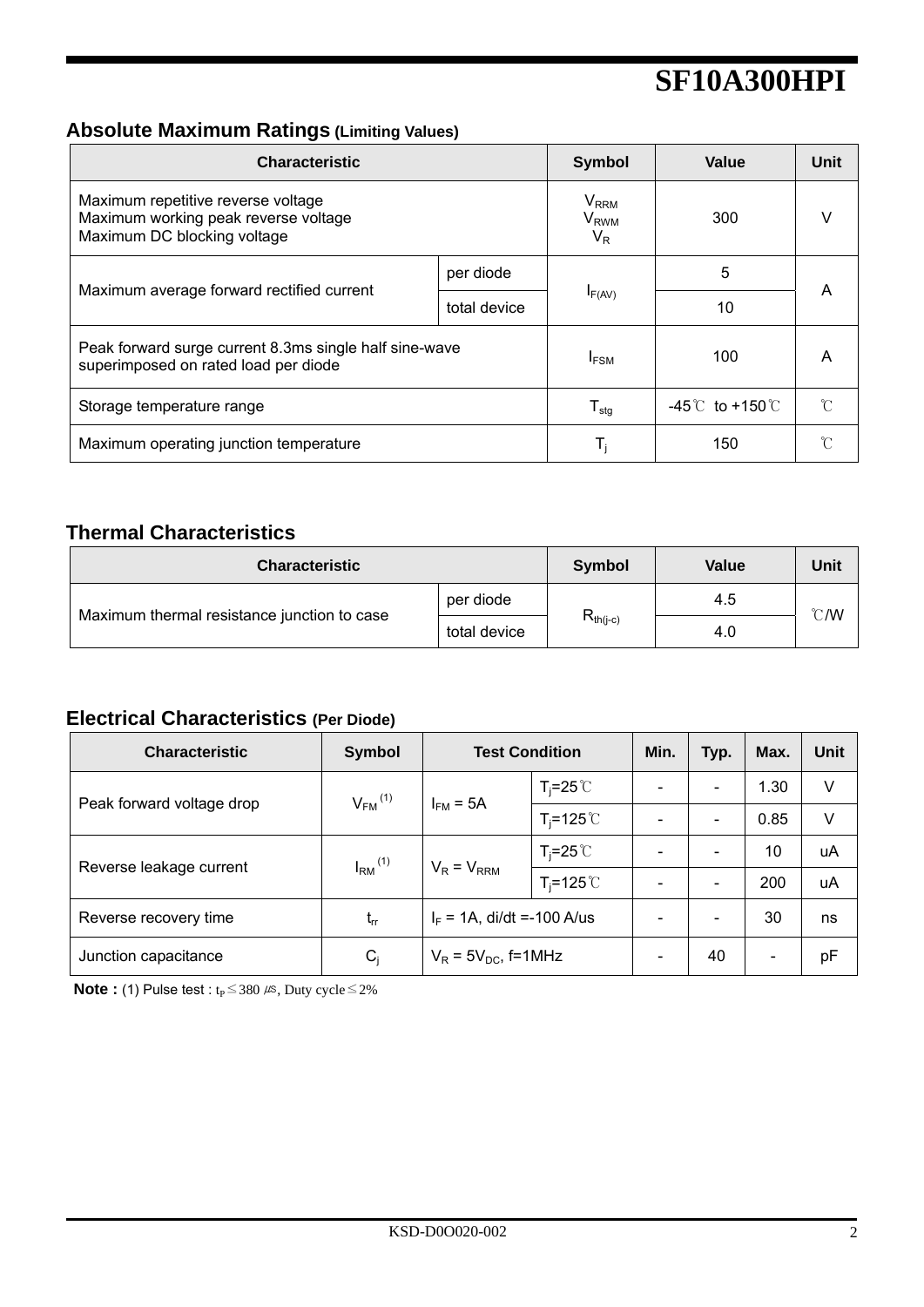

**Rating & Electrical Characteristic Curves**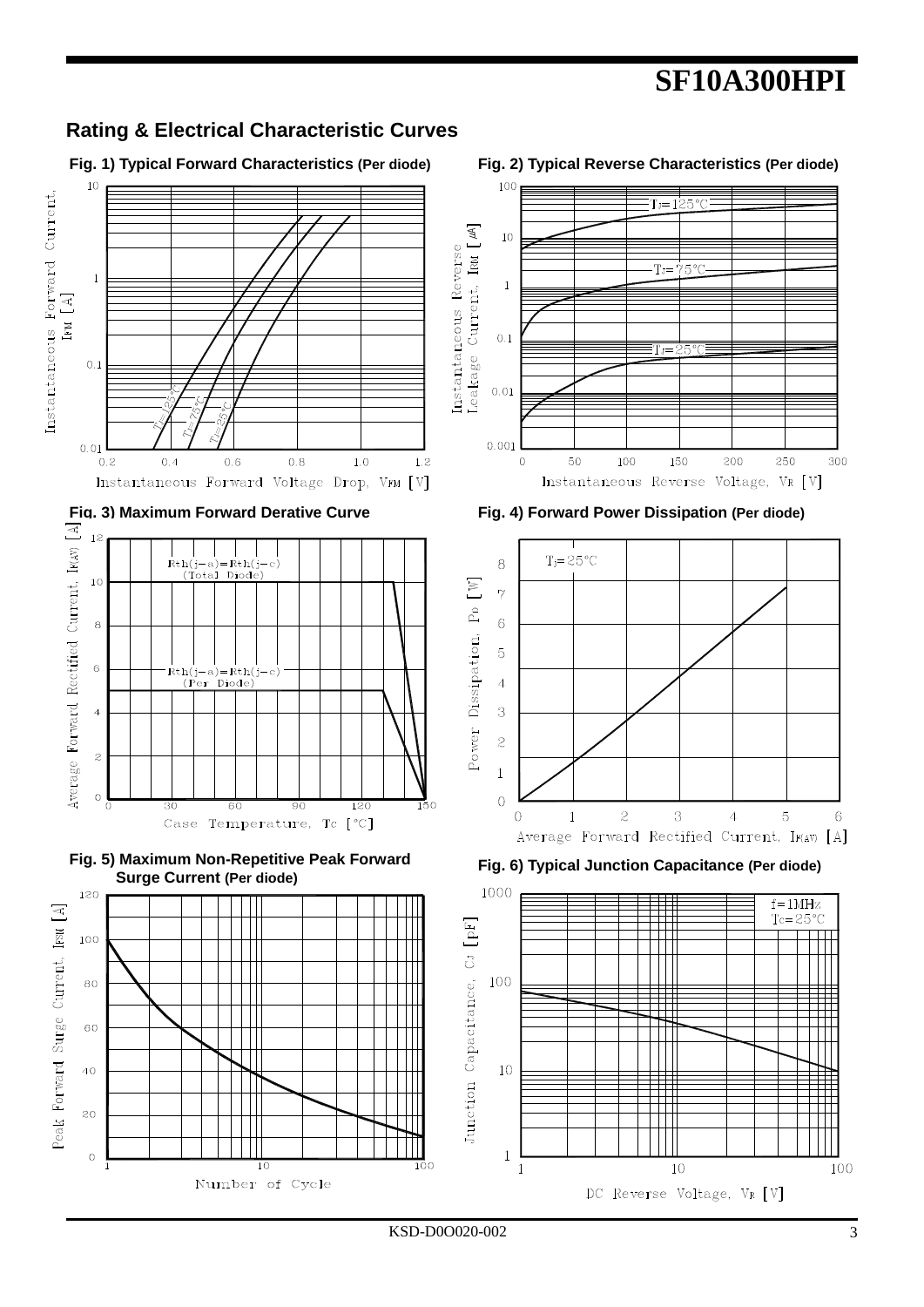### **Package Outline Dimension**









|                         | <b>MILLIMETERS</b> |          |                                  |  |
|-------------------------|--------------------|----------|----------------------------------|--|
| <b>SYMBOL</b>           | <b>MINIMUM</b>     |          | <b>NOMINAL</b><br><b>MAXIMUM</b> |  |
| A                       |                    |          | 4.60                             |  |
| A <sub>1</sub>          | 2.45               | 2.50     | 2.55                             |  |
| A2                      | 1.95               | 2.00     | 2.05                             |  |
| b                       | 0.65               | 0.75     | 0.85                             |  |
| b1                      | 1.07               | 1.27     | 1.47                             |  |
| $\overline{\mathsf{c}}$ | 0.40               | 0.50     | 0.60                             |  |
| C <sub>1</sub>          | 2.70               | 2.80     | 2.90                             |  |
| D                       | 9.90               | 10.00    | 10.10                            |  |
| E                       | 28.00              |          | 28.60                            |  |
| E1                      | 15.50              | 15.60    | 15.70                            |  |
| E2                      | 12.30              | 12.40    | 12.50                            |  |
| E3                      | 9.15               | 9.20     | 9.25                             |  |
| F                       | 3.30               | 3.40     | 3.50                             |  |
| $\overline{\mathsf{G}}$ | 3.10               | 3.20     | 3.30                             |  |
| е                       | 2.54 BSC           |          |                                  |  |
|                         | 12.40              | 3.46 BSC | 13.00                            |  |
| L1                      |                    |          |                                  |  |